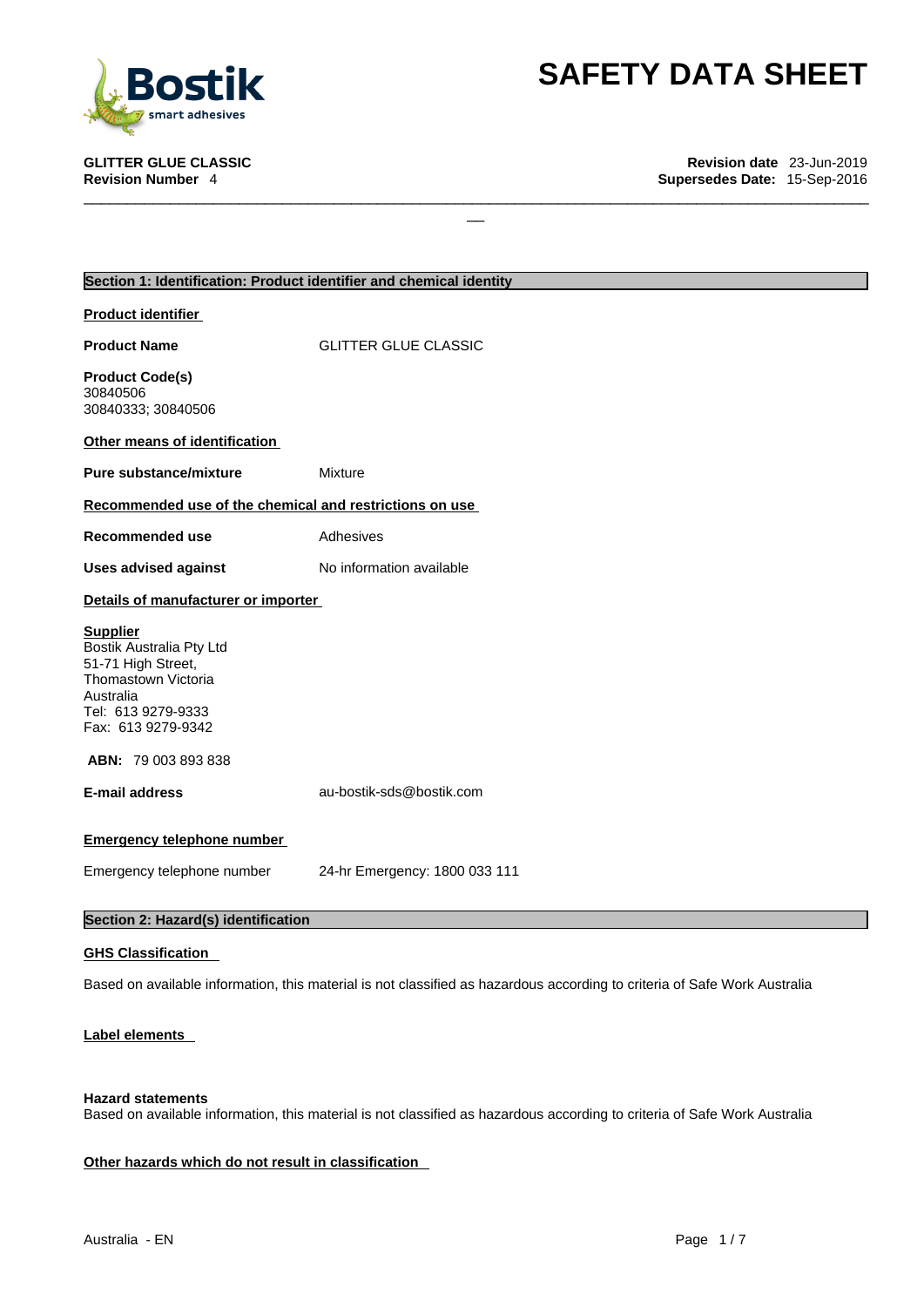| <b>GLITTER GLUE CLASSIC</b><br><b>Revision Number 4</b>                                                         |                                                 |                                                                                           | Revision date 23-Jun-2019<br>Supersedes Date: 15-Sep-2016 |  |
|-----------------------------------------------------------------------------------------------------------------|-------------------------------------------------|-------------------------------------------------------------------------------------------|-----------------------------------------------------------|--|
| <b>Standard for Uniform Scheduling of Medicines and Poisons (SUSMP)</b><br>No poisons schedule number allocated |                                                 |                                                                                           |                                                           |  |
| <b>Poison Schedule Number</b>                                                                                   | Not applicable                                  |                                                                                           |                                                           |  |
| Section 3: Composition and information on ingredients, in accordance with Schedule 8                            |                                                 |                                                                                           |                                                           |  |
| <b>Substance</b>                                                                                                |                                                 |                                                                                           |                                                           |  |
| Not applicable                                                                                                  |                                                 |                                                                                           |                                                           |  |
| Mixture                                                                                                         |                                                 |                                                                                           |                                                           |  |
| Non-hazardous ingredients                                                                                       |                                                 | Proprietary                                                                               | <b>Balance</b>                                            |  |
|                                                                                                                 |                                                 |                                                                                           |                                                           |  |
| <b>Section 4: First aid measures</b>                                                                            |                                                 |                                                                                           |                                                           |  |
| <b>Emergency telephone number</b>                                                                               | Poisons Information Center, Australia: 13 11 26 | Poisons Information Center, New Zealand: 0800 764 766                                     |                                                           |  |
| <b>FIRST AID</b>                                                                                                |                                                 |                                                                                           |                                                           |  |
| <b>Inhalation</b>                                                                                               | Remove to fresh air.                            |                                                                                           |                                                           |  |
| Eye contact                                                                                                     | eyelids. Consult a physician.                   | Rinse thoroughly with plenty of water for at least 15 minutes, lifting lower and upper    |                                                           |  |
| <b>Skin contact</b>                                                                                             | Wash skin with soap and water.                  |                                                                                           |                                                           |  |
| Ingestion                                                                                                       |                                                 | Clean mouth with water and drink afterwards plenty of water.                              |                                                           |  |
| Most important symptoms and effects, both acute and delayed                                                     |                                                 |                                                                                           |                                                           |  |
| <b>Symptoms</b>                                                                                                 | No information available.                       |                                                                                           |                                                           |  |
| Indication of any immediate medical attention and special treatment needed                                      |                                                 |                                                                                           |                                                           |  |
| Note to physicians                                                                                              | Treat symptomatically.                          |                                                                                           |                                                           |  |
| <b>Section 5: Firefighting measures</b>                                                                         |                                                 |                                                                                           |                                                           |  |
| Suitable extinguishing media                                                                                    |                                                 |                                                                                           |                                                           |  |
| Suitable extinguishing media                                                                                    | surrounding environment.                        | Use extinguishing measures that are appropriate to local circumstances and the            |                                                           |  |
| Unsuitable extinguishing media                                                                                  | No information available.                       |                                                                                           |                                                           |  |
| Specific hazards arising from the chemical                                                                      |                                                 |                                                                                           |                                                           |  |
| Specific hazards arising from the<br>chemical                                                                   | No information available.                       |                                                                                           |                                                           |  |
| Special protective actions for fire-fighters                                                                    |                                                 |                                                                                           |                                                           |  |
| Special protective equipment for<br>fire-fighters                                                               | gear. Use personal protection equipment.        | Firefighters should wear self-contained breathing apparatus and full firefighting turnout |                                                           |  |

**Section 6: Accidental release measures**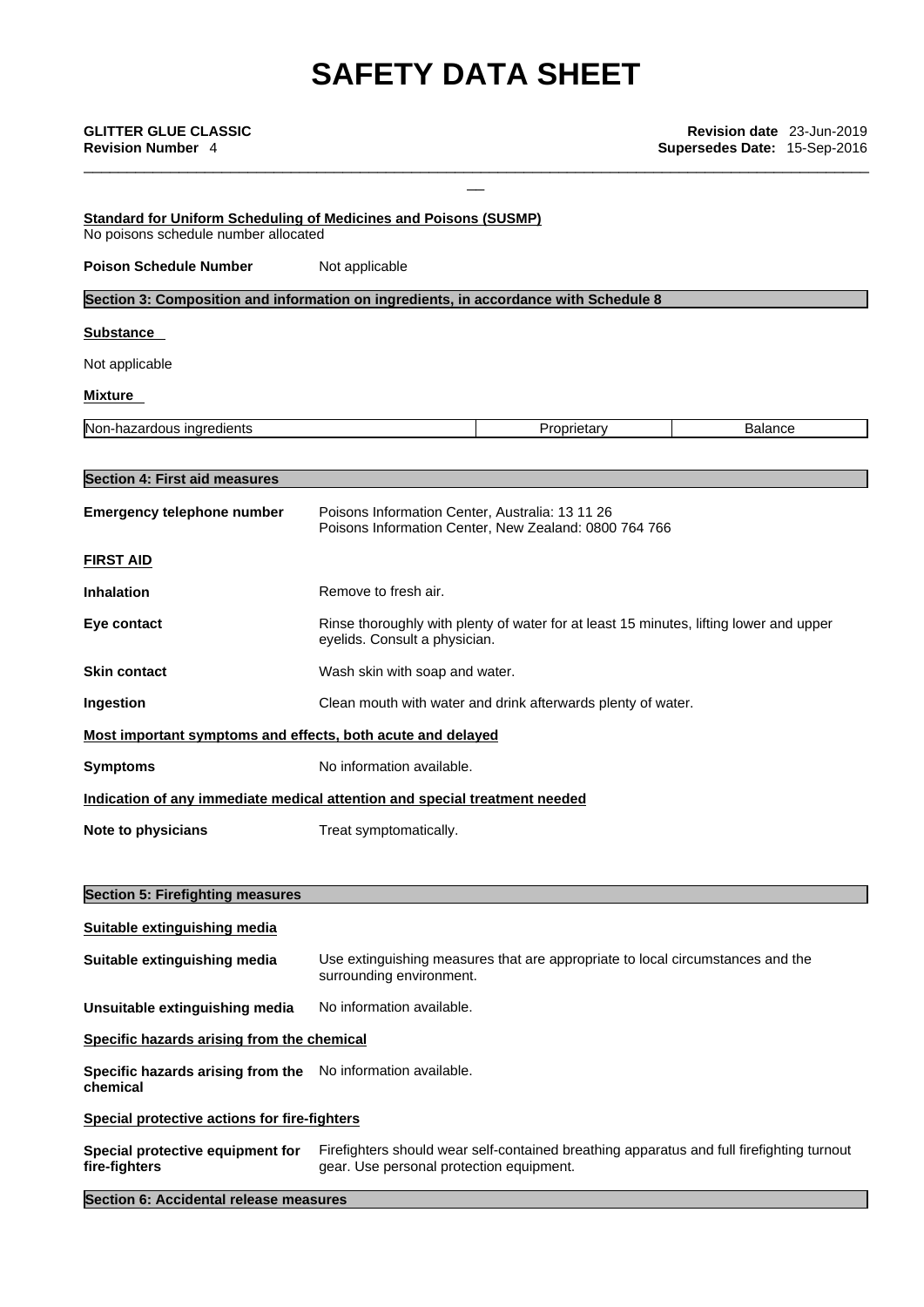\_\_\_\_\_\_\_\_\_\_\_\_\_\_\_\_\_\_\_\_\_\_\_\_\_\_\_\_\_\_\_\_\_\_\_\_\_\_\_\_\_\_\_\_\_\_\_\_\_\_\_\_\_\_\_\_\_\_\_\_\_\_\_\_\_\_\_\_\_\_\_\_\_\_\_\_\_\_\_\_\_\_\_\_\_\_\_\_\_\_\_

|                                                                       | Personal precautions, protective equipment and emergency procedures                                                  |  |  |
|-----------------------------------------------------------------------|----------------------------------------------------------------------------------------------------------------------|--|--|
| <b>Personal precautions</b>                                           | Ensure adequate ventilation.                                                                                         |  |  |
| For emergency responders                                              | Use personal protection recommended in Section 8.                                                                    |  |  |
| <b>Environmental precautions</b>                                      |                                                                                                                      |  |  |
| <b>Environmental precautions</b>                                      | See Section 12 for additional Ecological Information.                                                                |  |  |
| Methods and material for containment and cleaning up                  |                                                                                                                      |  |  |
| <b>Methods for containment</b>                                        | Prevent further leakage or spillage if safe to do so.                                                                |  |  |
| Methods for cleaning up                                               | Pick up and transfer to properly labeled containers.                                                                 |  |  |
| <b>Precautions to prevent secondary hazards</b>                       |                                                                                                                      |  |  |
|                                                                       | Prevention of secondary hazards Clean contaminated objects and areas thoroughly observing environmental regulations. |  |  |
|                                                                       | Section 7: Handling and storage, including how the chemical may be safely used                                       |  |  |
| <b>Precautions for safe handling</b>                                  |                                                                                                                      |  |  |
| Advice on safe handling                                               | Handle in accordance with good industrial hygiene and safety practice.                                               |  |  |
| Conditions for safe storage, including any incompatibilities          |                                                                                                                      |  |  |
| <b>Storage Conditions</b>                                             | Keep containers tightly closed in a dry, cool and well-ventilated place.                                             |  |  |
| Incompatible materials                                                | None known based on information supplied.                                                                            |  |  |
| Section 8: Exposure controls and personal protection                  |                                                                                                                      |  |  |
| <b>Control parameters</b>                                             |                                                                                                                      |  |  |
| <b>Exposure Limits</b>                                                |                                                                                                                      |  |  |
|                                                                       |                                                                                                                      |  |  |
|                                                                       |                                                                                                                      |  |  |
| <b>Appropriate engineering controls</b>                               |                                                                                                                      |  |  |
| <b>Engineering controls</b>                                           | <b>Showers</b><br>Eyewash stations<br>Ventilation systems.                                                           |  |  |
| Individual protection measures, such as personal protective equipment |                                                                                                                      |  |  |
| <b>Eye/face protection</b>                                            | No special protective equipment required.                                                                            |  |  |
| Skin and body protection                                              | No special protective equipment required.                                                                            |  |  |
| <b>Respiratory protection</b>                                         | No protective equipment is needed under normal use conditions. If exposure limits are                                |  |  |
| <b>Environmental exposure controls</b>                                | exceeded or irritation is experienced, ventilation and evacuation may be required.<br>No information available.      |  |  |
| Section 9: Physical and chemical properties                           |                                                                                                                      |  |  |

## **Information on basic physical and chemical properties**

| <b>Physical state</b> | Liquid         |
|-----------------------|----------------|
| Appearance            | viscous Liquid |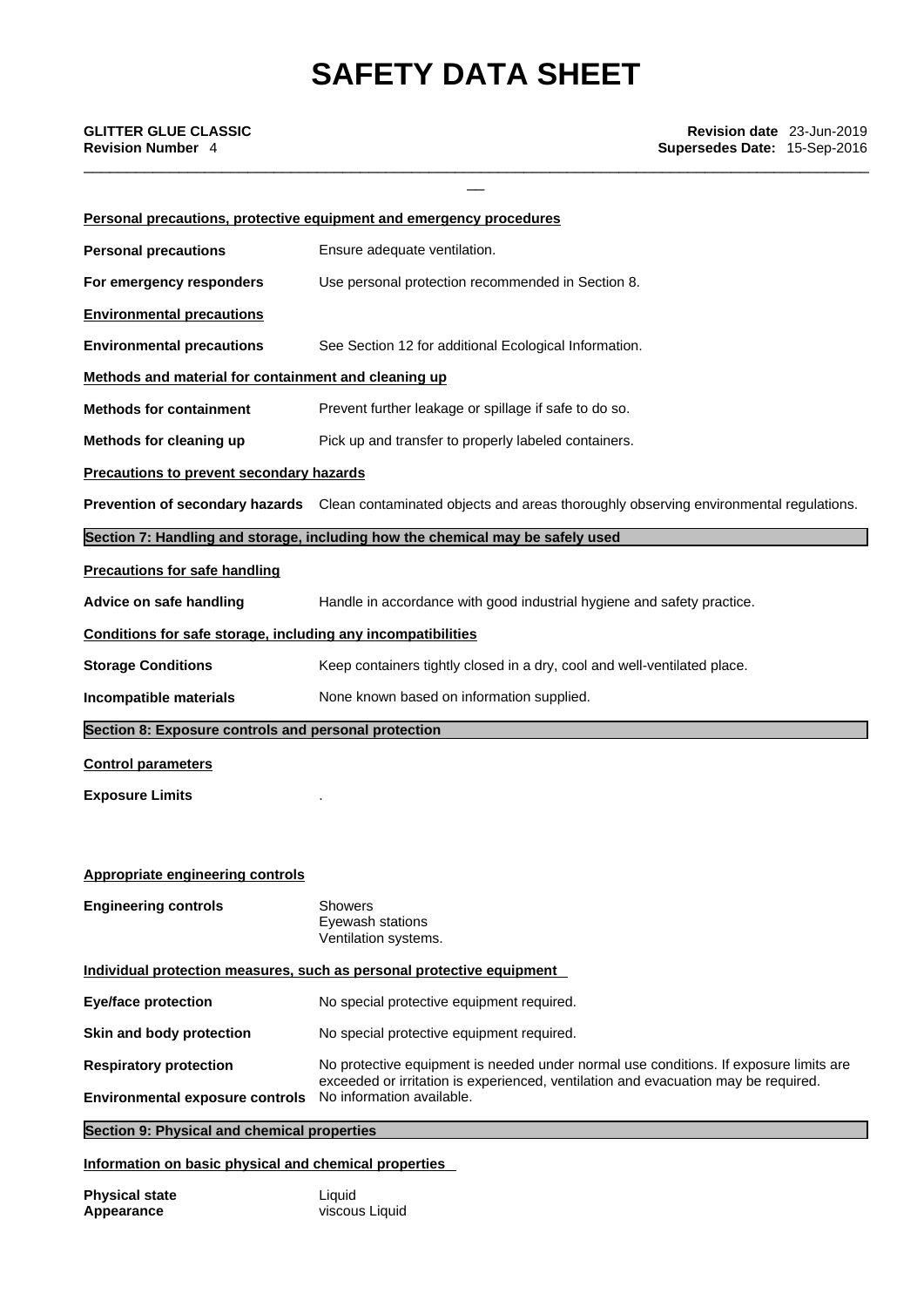\_\_ **GLITTER GLUE CLASSIC Revision date** 23-Jun-2019 **Revision Number** 4 **Supersedes Date:** 15-Sep-2016

**Color Multiple Colors Odor**<br> **Odor threshold**<br> **Characteristic Codor threshold**<br> **Characteristic Characteristic Codor Explosive properties**<br> **Oxidizing properties**<br>
No information available<br>
No information available **Oxidizing properties** No information available **Other information Solid content (%)**<br> **No information available**<br> **VOC Content (%)**<br> **No information available Property CONSCRUTE IN THE Values Property Property Remarks • Method pH 6.5** - 7.5<br>**Melting point / freezing point** No data available **Melting point / freezing point** No data available<br> **Boiling point / boiling range** No data available **Boiling point / boiling range**<br>Flash point **Flash point** No data available **Evaporation rate Capacity Console Console Algebra Flammability (solid, gas)** Mot applicable for liquids . **Flammability (solid, gas) Flammability Limit in Air Upper flammability or explosive** No data available **limits Lower flammability or explosive** No data available **limits Vapor pressure <br>Vapor density and the Contract Control No data available Vapor density Relative density** 1.00 - 1.04 **Water solubility**<br> **Solubility**<br> **Solubility**<br> **Solubility**<br> **Solubility Solubility(ies)**<br> **Partition coefficient**<br>
No data available **Partition** coefficient **Autoignition temperature** No data available **Decomposition temperature** No data available<br> **Kinematic viscosity** No data available **Kinematic viscosity** No data available<br> **Dynamic viscosity** No data available **Dynamic viscosity VOC Content (%)** No information available **Liquid Density No information available** 

## **Section 10: Stability and reactivity**

| <b>Reactivity</b>                                                       |                                           |
|-------------------------------------------------------------------------|-------------------------------------------|
| Reactivity                                                              | No information available.                 |
| <b>Chemical stability</b>                                               |                                           |
| <b>Stability</b>                                                        | Stable under normal conditions.           |
| <b>Explosion Data</b><br>Sensitivity to mechanical<br>impact            | None.                                     |
| Sensitivity to static discharge                                         | None.                                     |
| <b>Possibility of hazardous reactions</b>                               |                                           |
| <b>Possibility of hazardous reactions</b> None under normal processing. |                                           |
| <b>Conditions to avoid</b>                                              |                                           |
| <b>Conditions to avoid</b>                                              | Heat, flames and sparks.                  |
| <b>Incompatible materials</b>                                           |                                           |
| Incompatible materials                                                  | None known based on information supplied. |

**No information available** 

\_\_\_\_\_\_\_\_\_\_\_\_\_\_\_\_\_\_\_\_\_\_\_\_\_\_\_\_\_\_\_\_\_\_\_\_\_\_\_\_\_\_\_\_\_\_\_\_\_\_\_\_\_\_\_\_\_\_\_\_\_\_\_\_\_\_\_\_\_\_\_\_\_\_\_\_\_\_\_\_\_\_\_\_\_\_\_\_\_\_\_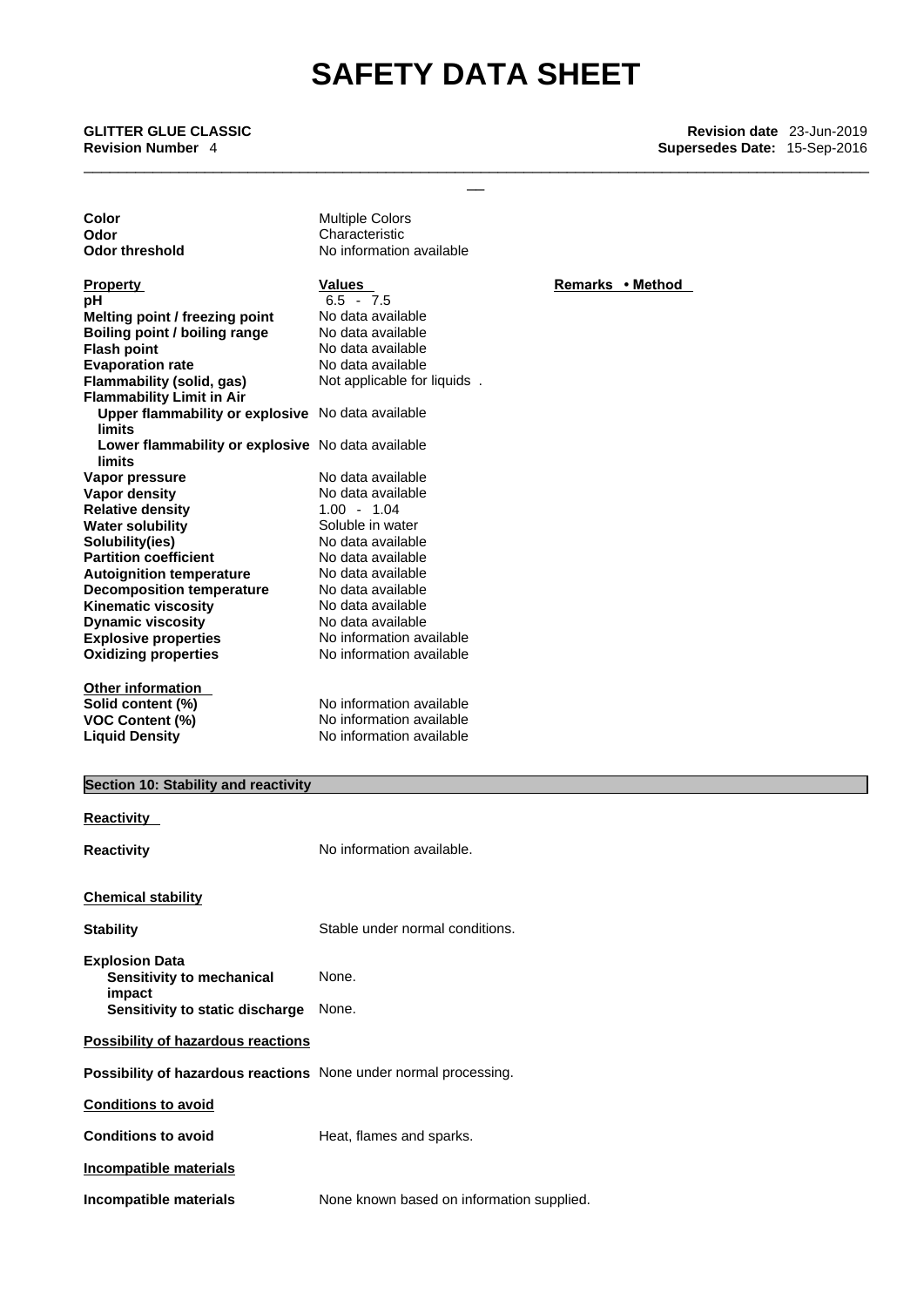\_\_\_\_\_\_\_\_\_\_\_\_\_\_\_\_\_\_\_\_\_\_\_\_\_\_\_\_\_\_\_\_\_\_\_\_\_\_\_\_\_\_\_\_\_\_\_\_\_\_\_\_\_\_\_\_\_\_\_\_\_\_\_\_\_\_\_\_\_\_\_\_\_\_\_\_\_\_\_\_\_\_\_\_\_\_\_\_\_\_\_

| Hazardous decomposition products             |                                                                   |  |
|----------------------------------------------|-------------------------------------------------------------------|--|
| <b>Hazardous decomposition</b><br>products   | Carbon oxides. May emit toxic fumes under fire conditions.        |  |
| <b>Section 11: Toxicological information</b> |                                                                   |  |
| <b>Acute Toxicity</b>                        |                                                                   |  |
| Information on likely routes of exposure     |                                                                   |  |
| <b>Product Information</b>                   |                                                                   |  |
| <b>Inhalation</b>                            | Specific test data for the substance or mixture is not available. |  |
| Eye contact                                  | Specific test data for the substance or mixture is not available. |  |
| <b>Skin contact</b>                          | Specific test data for the substance or mixture is not available. |  |
| Ingestion                                    | Specific test data for the substance or mixture is not available. |  |
| <b>Symptoms</b>                              | No information available.                                         |  |

**Numerical measures of toxicity - Product Information**

## *See section 16 for terms and abbreviations*

**Delayed and immediate effects as well as chronic effects from short and long-term exposure**

| <b>Skin corrosion/irritation</b>                                   | No information available. |
|--------------------------------------------------------------------|---------------------------|
| <b>Serious eye damage/eye irritation</b> No information available. |                           |
| Respiratory or skin sensitization                                  | No information available. |
| Germ cell mutagenicity                                             | No information available. |
| Carcinogenicity                                                    | No information available. |
| <b>Reproductive toxicity</b>                                       | No information available. |
| <b>STOT - single exposure</b>                                      | No information available. |
| <b>STOT - repeated exposure</b>                                    | No information available. |
| <b>Aspiration hazard</b>                                           | No information available. |

## **Section 12: Ecological information**

**Ecotoxicity** 

**Ecotoxicity** .

## **Persistence and degradability**

**Persistence and degradability** No information available.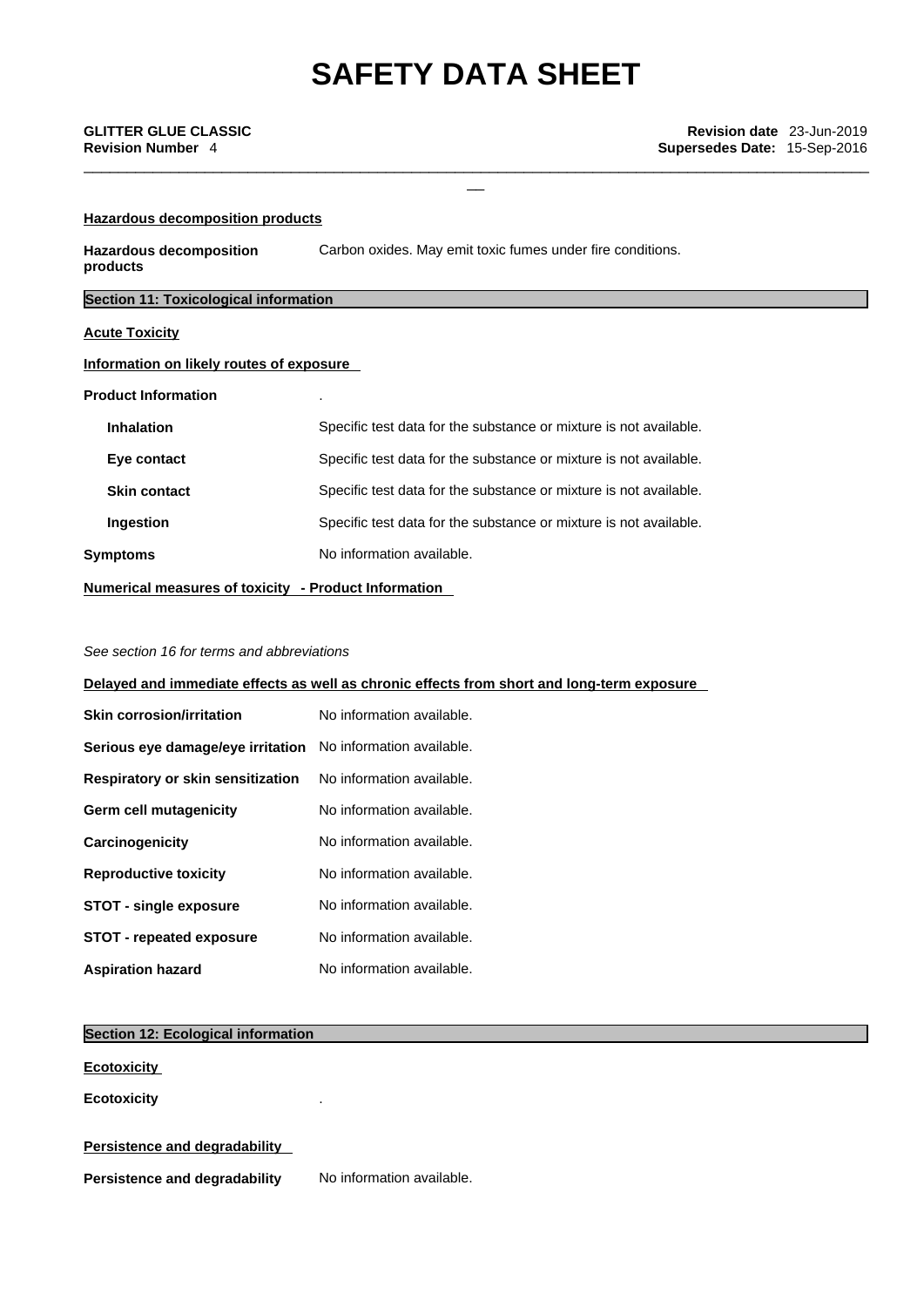\_\_\_\_\_\_\_\_\_\_\_\_\_\_\_\_\_\_\_\_\_\_\_\_\_\_\_\_\_\_\_\_\_\_\_\_\_\_\_\_\_\_\_\_\_\_\_\_\_\_\_\_\_\_\_\_\_\_\_\_\_\_\_\_\_\_\_\_\_\_\_\_\_\_\_\_\_\_\_\_\_\_\_\_\_\_\_\_\_\_\_

| <b>Bioaccumulative potential</b>           |                                                                                                                    |
|--------------------------------------------|--------------------------------------------------------------------------------------------------------------------|
| <b>Bioaccumulation</b>                     | There is no data for this product.                                                                                 |
| <b>Component Information</b>               |                                                                                                                    |
| <b>Mobility</b>                            |                                                                                                                    |
| <b>Mobility in soil</b>                    | No information available.                                                                                          |
| <b>Mobility</b>                            | No information available.                                                                                          |
| <b>Other Adverse Effects</b>               |                                                                                                                    |
| Other adverse effects                      | No information available.                                                                                          |
| <b>Section 13: Disposal considerations</b> |                                                                                                                    |
| <b>Waste treatment methods</b>             |                                                                                                                    |
| Waste from residues/unused<br>products     | Dispose of in accordance with local regulations. Dispose of waste in accordance with<br>environmental legislation. |
| <b>Contaminated packaging</b>              | Do not reuse empty containers.                                                                                     |
| <b>Section 14: Transport information</b>   |                                                                                                                    |
| <b>ADG</b>                                 | Not regulated                                                                                                      |
| <b>IATA</b>                                | Not regulated                                                                                                      |
| <b>IMDG</b>                                | Not regulated                                                                                                      |
| No information available                   | Transport in bulk according to Annex II of MARPOL 73/78 and the IBC Code                                           |
|                                            |                                                                                                                    |
| <b>Section 15: Regulatory information</b>  |                                                                                                                    |

**Safety, health and environmental regulations/legislation specific for the substance or mixture**

## **National Regulations**

**Australia**  See section 8 for national exposure control parameters

## **Standard for Uniform Scheduling of Medicines and Poisons (SUSMP)** No poisons schedule number allocated<br> **Poison Schedule Number** Not applicable

**Poison Schedule Number** 

## **National pollutant inventory** Subject to reporting requirement

| <b>International Inventories</b> |            |
|----------------------------------|------------|
| <b>AICS</b>                      | Listed     |
| <b>NZIoC</b>                     | Listed     |
| <b>ENCS</b>                      | Not Listed |
| <b>IECSC</b>                     | Not Listed |